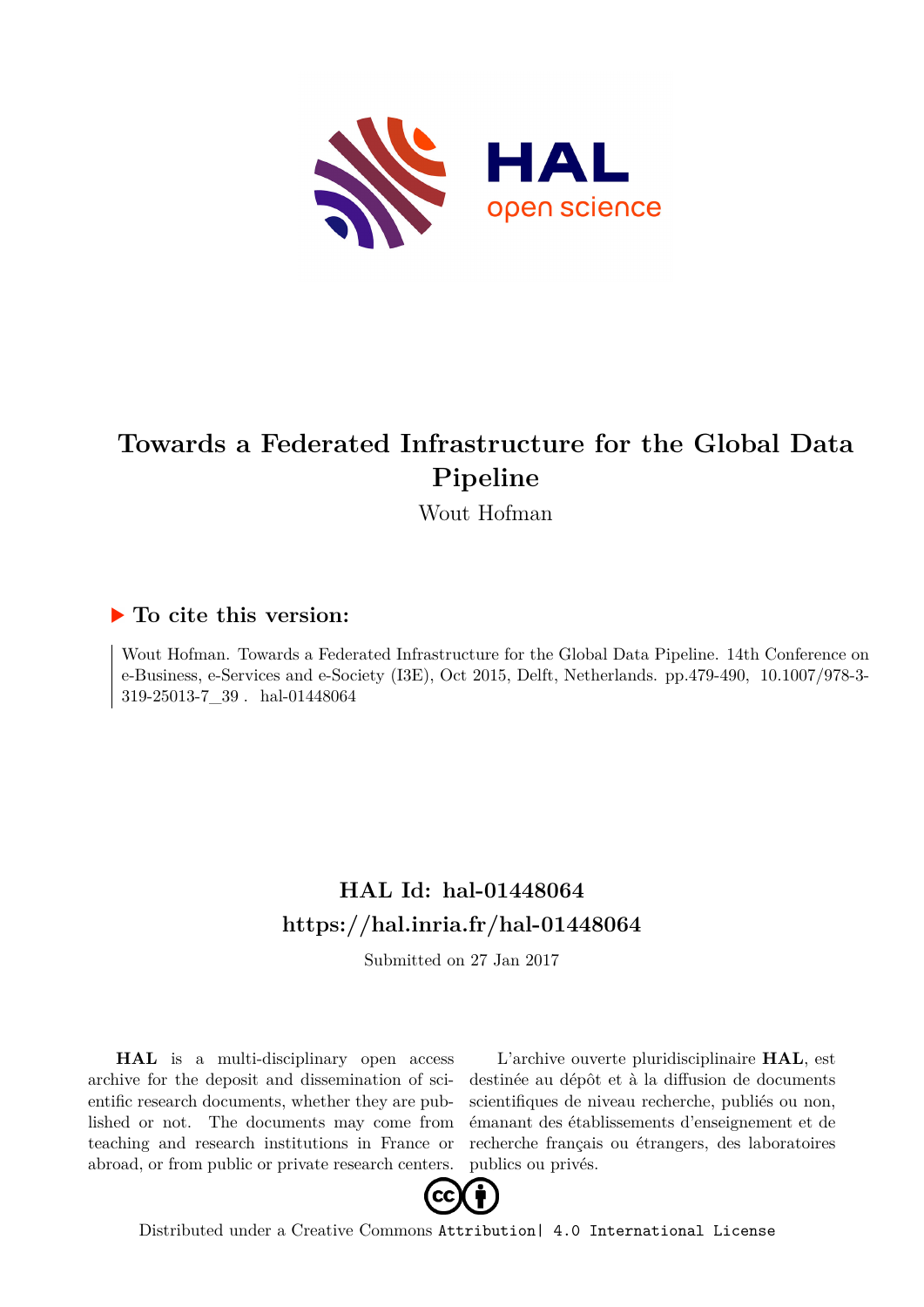# Towards a federated infrastructure for the global data pipeline

#### Wout Hofman

TNO, the Netherlands Wout.hofman@tno.nl

**Abstract:** Interoperability in logistics is a prerequisite for realizing data pipelines and the Physical Internet. Forecasting data, real time data, and actual positions of shipments, containers, and transport means shared via events have to be harmonized and are expected to improve all types of processes, support synchromodal planning, and improve risk analysis from a compliance and resilience perspective. Technically, several solutions are implemented by organizations and innovations have been validated in so-called Living Labs or demonstrators in various projects. These solutions do not yet provide open systems required for a (global) data pipeline. A federation of solutions is required to construct data pipelines and to support sustainable development of applications on smart devices allowing Small and Medium sized Enterprises to collaborate. This paper proposes a set of platform services and so-called platform protocols to allow interoperability of different platforms for constructing a data pipeline. The proposed services and protocols further extend existing interoperability solutions and services for supply and logistics.

**Keywords:** seamless interoperability, data pipeline, federated platforms, service, protocol, Physical Internet

#### **1 Introduction**

Customs authorities require additionally data to their current declaration for risk analysis improvement and introduced the concept of data pipeline for seamless data sharing as a solution [1]. Such a data pipeline consists of a large number of stakeholders like shippers, consignees, forwarders, and carriers, exchanging value according a transaction hierarchy, called logistic chain, in an organizational network (reference). The actual implementation of a data pipeline is by interconnecting legacy systems of the stakeholders and/or support by commercial – and community solutions [2]. It is not to be expected that one global system will implement the data pipeline, but interoperability between existing systems and solutions needs to be constructed [2]. As of currently, many interoperability implementations in trade and logistics are based on the message paradigm, but also other mechanisms are explored to address for instance real time data sharing for dynamic planning or resilience [3], Service Oriented Architecture (SOA) supported by Enterprise Services Busses (ESBs) [4] or Linked Data [5]. For real time data sharing, the current generation of platforms supports an Application Programming Interface (API) registry [6], a particular SOA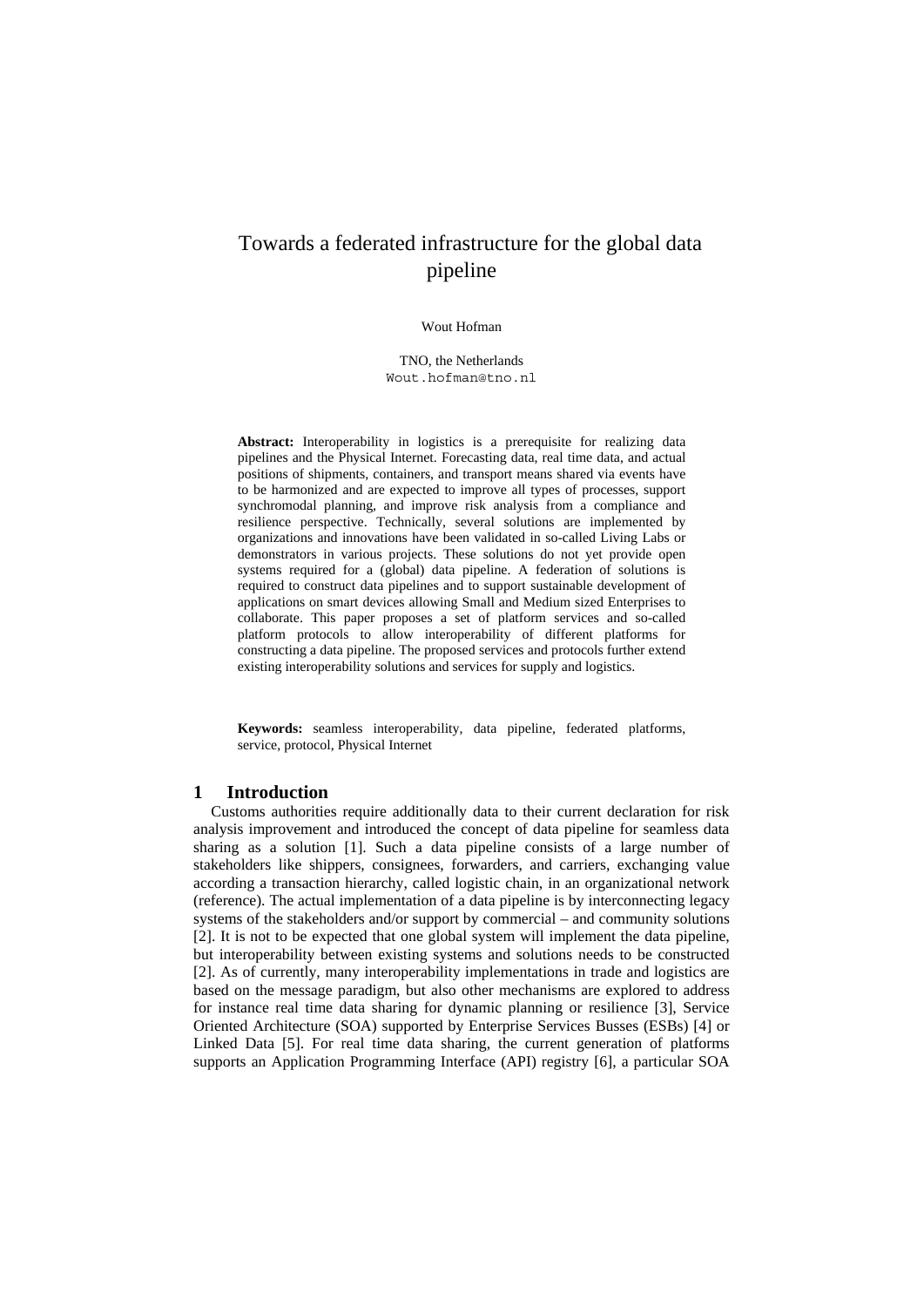implementation based on the REST protocol. APIs are still technical specifications that require interpretation to derive semantics.

Seamless data sharing between systems and components of different stakeholders requires universal connectivity [7]. In this respect, scoping of specifications is also important like taking a bilateral or multilateral interoperability [8] or a modeling approach covering organizational chains [9]. Interconnecting internal business processes resulted in reference models either specifying both processes and data [10] or only data with a messaging choreography [11]. Implementation of these reference models still lead to closed systems, since, organizations make bilateral or community agreements based on these models [12]. Several sources [13] [14] stress the importance of unambiguous semantics as part of interoperability, but do not address the implementation of this semantics in legacy systems or other solutions. It is yet unclear how process aspects need to get addressed in interoperability. Interoperability layering [14] considers pragmatics without presenting a way to model pragmatics like taking the bilateral or multilateral, chain approach.

A complicating factor is that Small and Medium sized Enterprises (SMEs) cover some 80% of the logistics market [15] performing some 20% of the business. These SMEs have either simple or no IT solutions or systems, but interface manually with systems of their customers, potentially supported by web interfaces. Thus SMEs have to deal with different interfaces to become interoperable with their customers instead of having simple applications running on smart devices with cloud solutions of one or more communities and or providers, since these SMEs operate international and require interfacing with many systems and solutions.

This paper proposes a set of platform services that enables an enterprise to connect once to an infrastructure of federated platforms and compose a data pipeline. Standardization of this set of services allows development of applications on smart devices, where these applications can interconnect to any given platform thus creating a sustainable business model for app developers in logistics. Each solution provider in this infrastructure can have its particular implementation of the services, thus satisfying their customer requirements and have sufficient market share. Firstly, requirements to platform services leading to design choices are formulated and secondly the services and the protocol for platform federation are introduced. The research presented by this paper is based on an action design research approach [16] across several EU funded and Dutch projects addressing interoperability in logistics. Each project has constructed artifacts that do however not meet requirements formulated in [7] and [17].

#### **2 Design choices**

A (federation of) platform(s) has to meet particular user requirements. Since it is fairly complex to assess user requirements for all global data pipelines, those stemming from various European Union (EU) funded projects and literature will be transformed into design choices. An example of a design choice is for instance the support of the messaging paradigm, common to most interoperability implementations between organizations. By making these design choices explicit, discussion on their applicability to meet user requirements is supported. Design choices are on distinction of 'service', 'protocol', and 'interface', bilateral versus multilateral business process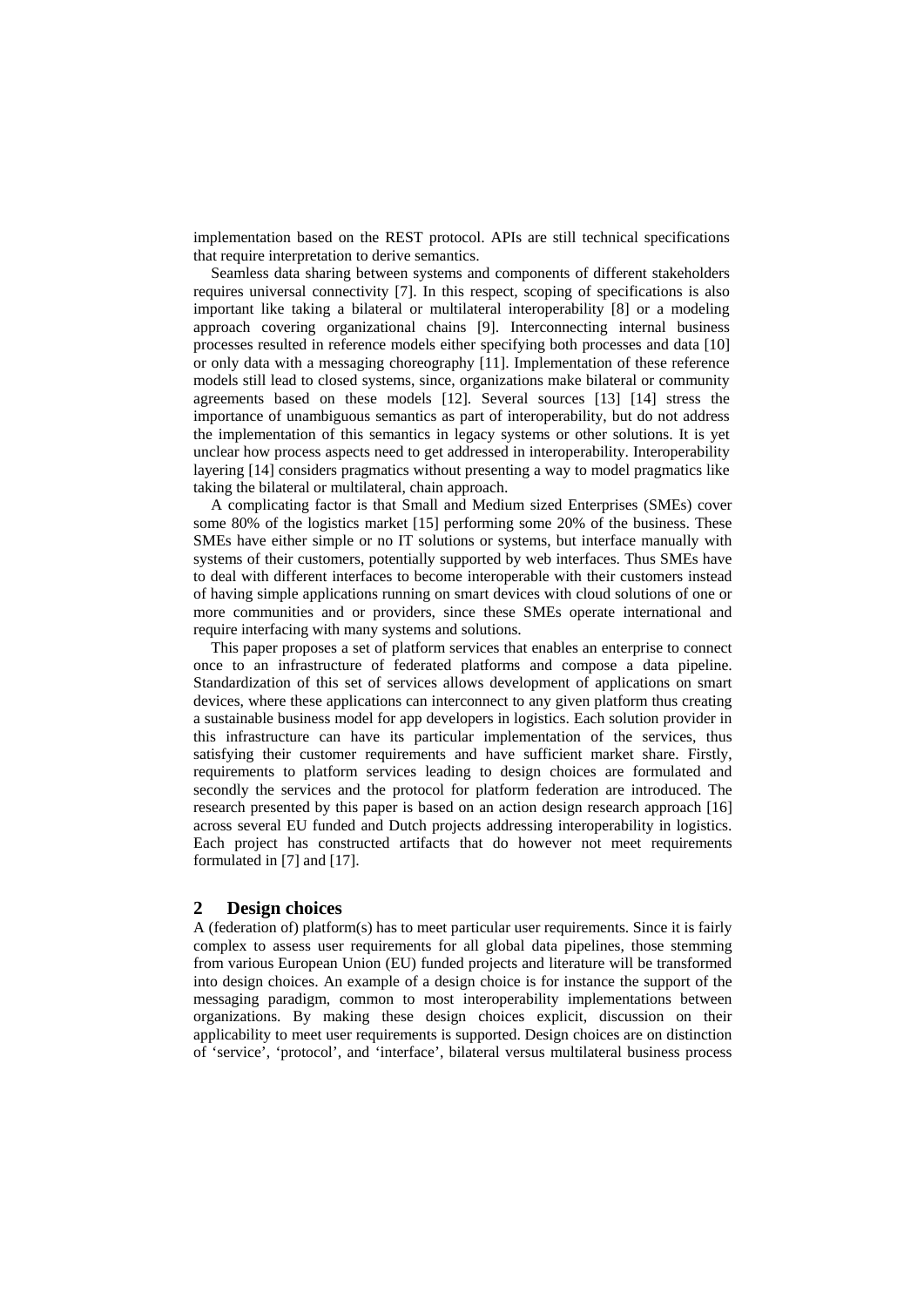modeling, semantics, and data governances supported by privacy-enhanced technologies. This section presents choices based on practice inspired research [16] and briefly reflects the state of the art in research. It does not pretend to be complete, but identifies some basic research questions. The answers to these questions have to be supported by a federation of platforms; the next section shows the mechanisms to do so. Semantics is core to all choices made.

#### **2.1 Participating in a federated infrastructure**

Currently, organizations bilateral or multilateral develop interoperability agreements, encompassing both functional and non-functional aspects, like message implementation guidelines and process alignment, based on open standards or with proprietary formats leading to closed solutions [12]. Each time a business relation with another enterprise needs to be established, investments in agreements has to be done. Seamless interoperability [7] [17] addresses this problem, but does not provide solutions. [9], [18], and [19] introduce business process modeling either for bilateral or multilateral interoperability as a solution, but [20] argues to model only behavior between any two peer entities. There are different ways to specify behavior; [21] provides transaction templates for bilateral interoperability to construct chains. A generic specification of behavior will not be applicable to all resources, since they all have different goals and capabilities [22]. A generic specification can however serve as a reference framework for specifying these particular goals and capabilities.

This paper proposes to apply the concept of 'resource' offering both real time data and providing or requesting logistic services as specified by an 'Information Profile' of such a resource. In this respect, several issues need to be addressed, namely how to express the external behavior of a resource in terms of interactions and semantics. The concept of transaction templates to express external behavior for business transactions can be applied [21]; other mechanisms like events might be required to share any logistic state changes like arrival of a vessel and delivery of a container at its destination. Semantics of one's profile can be expressed as an ontology, based on a networked ontology of logistics concepts and services (see for instance ontology.tno.nl for a logistics ontology). Semantics of data and behavior need to have a technical binding to a paradigm like messaging and SOA [4] supported by a syntax like XML or JSON. In case any two communicating organizations have different technical bindings, binding negotiation and a data transformation function have to be implemented, either by a data provider, a consumer, or as service of the federation of platforms (see next section). In case Information Profiles of any two communicating organizations are based on an identical - or matched semantic models, an on-the-fly technical binding by a platform can be constructed, as long as the federation of all platforms support that technical binding.

The concept 'resource' with its 'Information Profile' needs further research and examples stemming from real use cases. These examples are currently developed in EU funded projects like EU FP7 CORE.

#### **2.2 Data governance and privacy enhanced technologies**

Organizations are hesitant in sharing information due to for instance commercial or liability reasons, e.g. the amount of free capacity of a barge might reduce prices, the location of a truck might increase vulnerability for cargo theft or providing real-time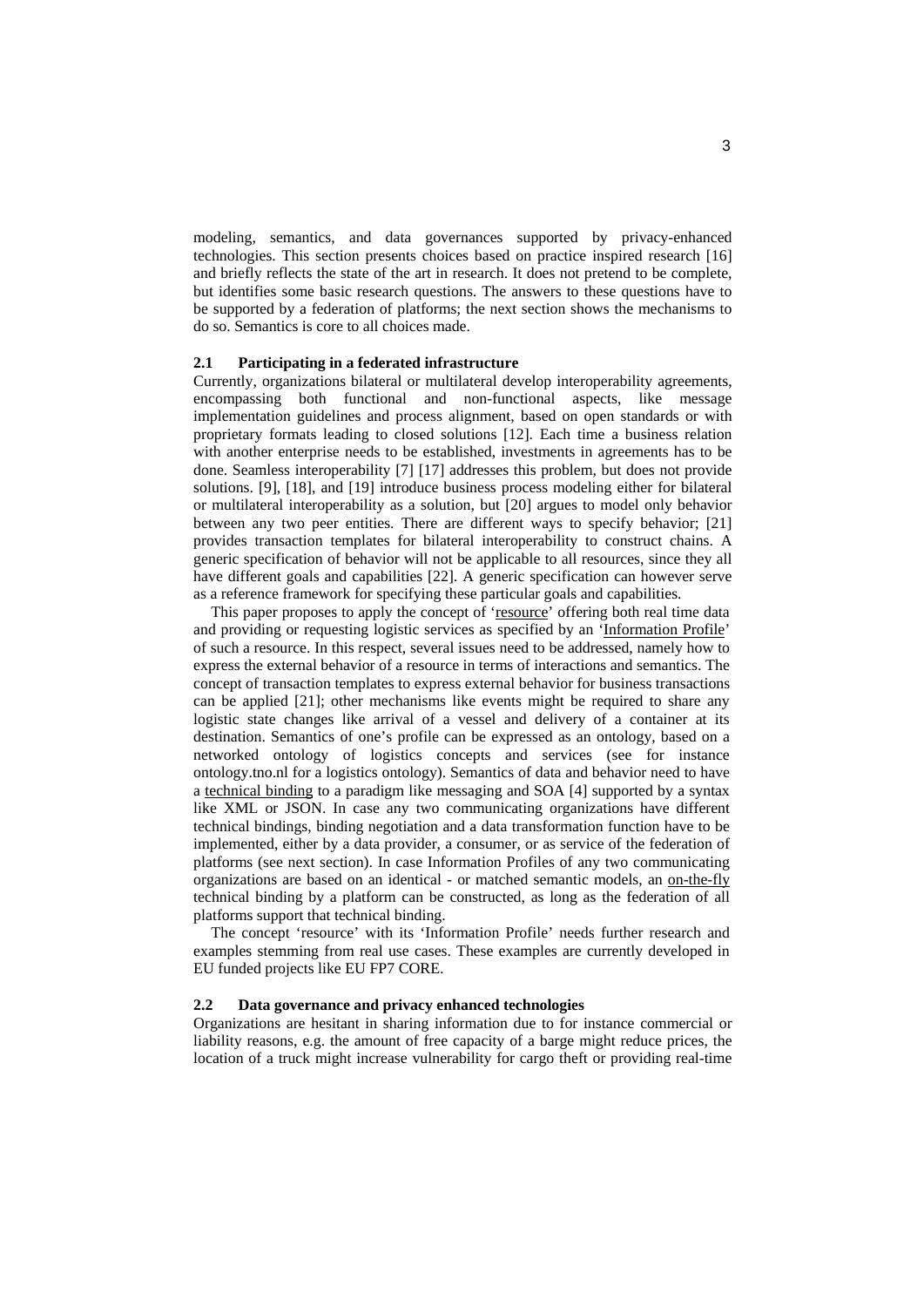and predicted depth of a waterway might increase liability. There are currently a number of barriers that block the adoption of data sharing amongst resources, e.g. data ownership, privacy, commercial sensitivity, liability, and culture [23]. In this respect, data and events are classified as:

- Open data. Data is publicly available to everyone. Open data is normally considered to be available without any costs, but in some occasions like the Cadastre data, one needs to pay.
- Community data. Data is shared within a community according agreed rules. Like with open data, one might distinguish free - and paid data.
- Partner data. Data is shared with a specific partner.
- Internal data. Data is only shared within an organization, according internal data policies.



**Fig. 1.** Decision support instrument for data sharing *[23]*

Data classification has a lifetime, e.g. it may change over time and/or may be applicable for one or more calls or interactions. For instance, available capacity on a trip may be shared only once in a community at the start of the trip or can be updated during the trip. Communities can also be flexible, e.g. organizations can join and leave a community over time.

The previous figure shows the decision model developed by [23]. It addresses various aspects like data ownership, privacy and commercial sensitivity, and economic aspects, resulting in a data policy supported by interventions. Many of these interventions are supported by privacy-enhanced technologies [24] like identification and authentication, access control, filtering, and homomorphic encryption [25]. One particular technology might support data sharing for one or more decisions, but we have not yet found these for logistics data sharing. For instance, Role Based Access Control expresses access control for internal data, but a more fine grained access control mechanism like Attribute Based Access Control might be required for partner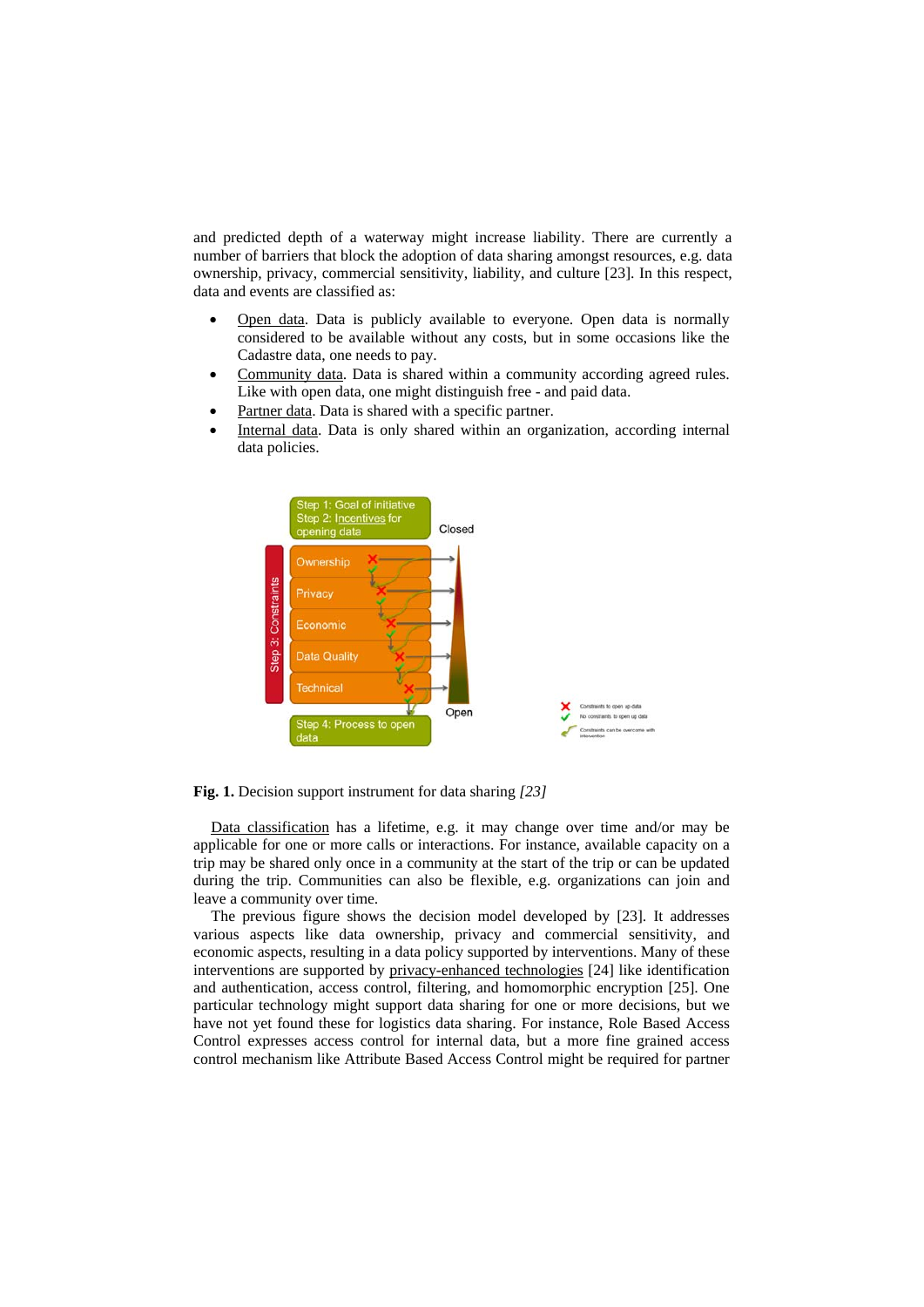– and community data. Templates for particular roles can be specified to ease the specification of data policies, e.g. a template for a role like a forwarder. These templates are a form of Role Based Access Control that can thus be refined by organizations meeting their particular requirements as they operate in one or more roles. These templates may implement formal restrictions from a liability and financial perspective, e.g. carriers should not receive any data on the content of a container, whilst they are otherwise liable for any damage or loss to the content.

Role – and Attribute Based Access Control can be expressed as an ontology of a set of rules, based on the earlier mentioned networked ontology for logistics. To support global logistics and supply, protocols are required for a federation of identities [26]. Further research is required with respect to the relation between privacy-enhanced technologies as interventions for data governance and implementing these technologies in real world cases.

#### **2.3 Service, protocol, and interface**

The Internet design principles of 'service', 'protocol', and 'interface' [20] are applied for specifying a federation of platforms supporting data sharing between organizations. A federated platform is said to offer a 'service' to back office systems of supply and logistic stakeholders, e.g. the ability to exchange messages, validate the message structure and content, and validate the message sequence, whereas a 'protocol' between any two platforms provides the ability to actually share data with for instance messages. The protocol is the set of agreements for sharing data between any two platforms, independent of a local implementation of the service by each of those platforms to their users, which is called 'interface'. The service is the conceptual representation of this protocol to a one or more back office systems and/or end-user. The same service can be implemented by various interfaces, e.g. a file sharing mechanism or an API can serve as an implementation of a service. In fact, 'interface' is the technical binding of a service offered to back office systems of an organization. The technical binding of an interface can differ from that of an agreed binding of the protocol, which requires transformation by a local implementation of the protocol and service by a platform.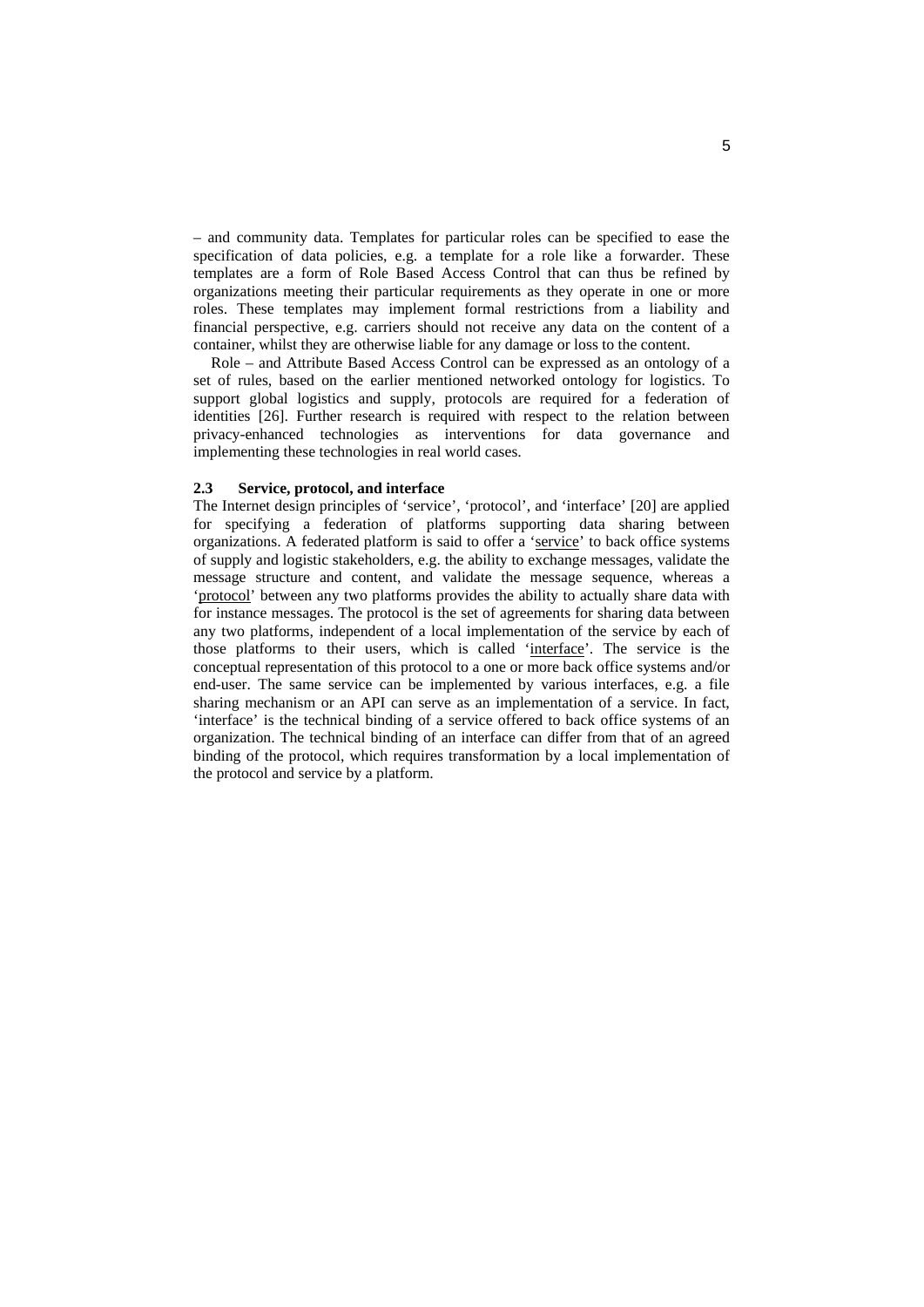

Federation of platforms

#### **Fig. 2.** The concepts service, protocol and interface

Introducing these concepts allows conceptually specification of a service and a protocol with different technical bindings, both for the service by its interface and a protocol for interoperability between two local implementations. Complexity reduction of federated platforms is achieved if all participating platforms support the same semantics and technical bindings of the protocol.

Each service – and protocol primitive has a particular structure with control information and a payload, where a semantic model specifies the semantics of the payload. Control information of a service primitive is applied by a local implementation for processing that primitive and constructing a protocol primitive with a negotiated - or on-the-fly technical binding (see before). It allows for instance the transformation between a SOA interface of a service to a message based protocol and vice versa. Communication is already implemented by various protocols and is therefore considered out of scope. Thus, the service and protocol for logistics will be elaborated, whereas a local interface is discussed in the next section considering back office integration.

#### **3 A federation of platforms**

The previous section has introduced a number of research questions and concepts for federated platforms. This section further elaborates the services of a (federation of) platform(s) and its protocol. The services reflect the concept of Information Profile and the support of data governance, all based on networked ontologies.

#### **3.1 Federated platform services**

A (federation of) platform(s) provides generic services to resources, where these generic services are configured by semantics for a particular application area like supply and logistics. The services can be categorized in two main groups that can be further decomposed (figure 3): operational services consider actual sharing of logistics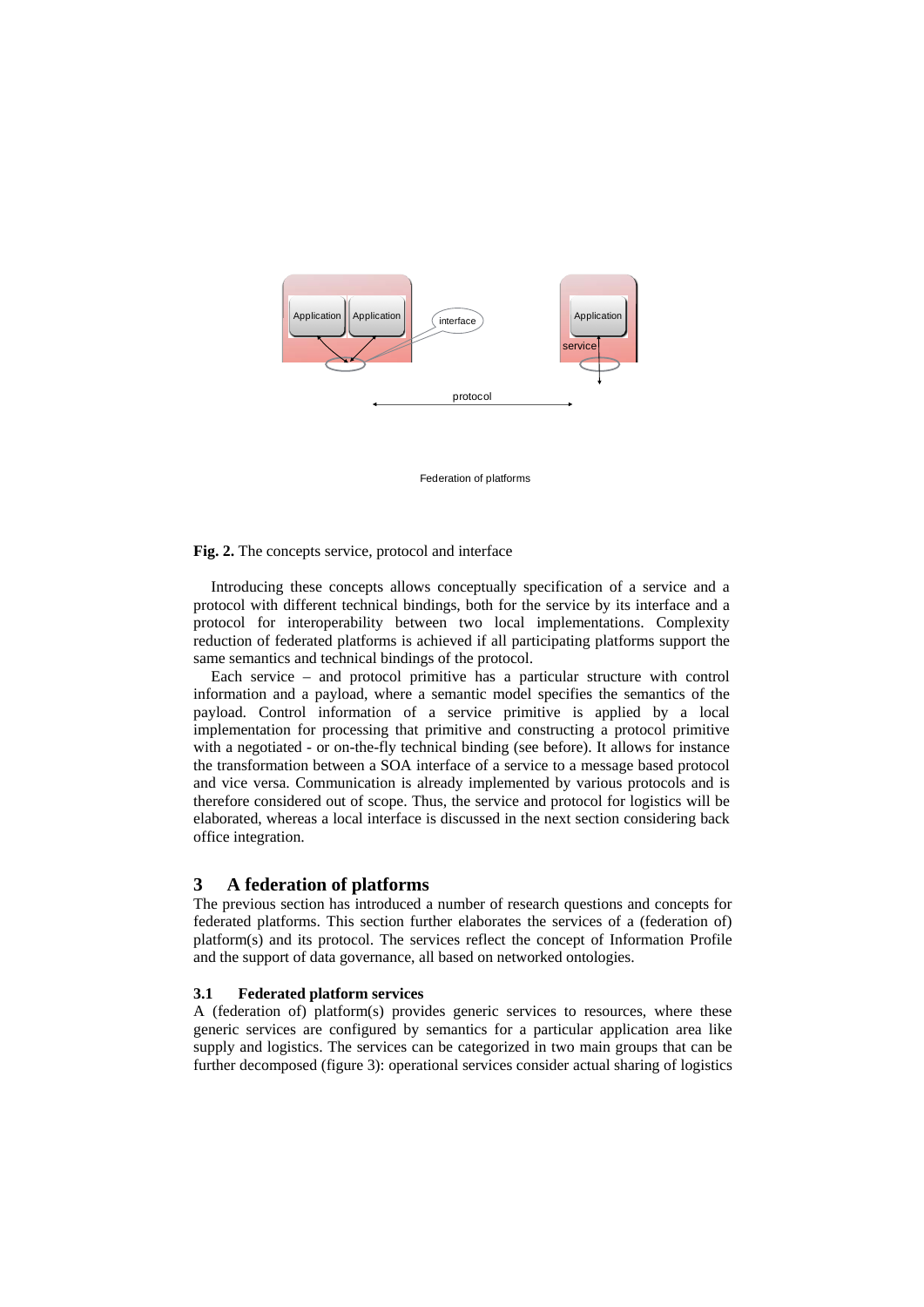data utilizing various technical bindings and mechanisms; administrative services consider registration and other types of support services for operating a (federation of) platform(s). The decomposed services can be defined as:

- Registration Services. These services support an organization in its registration and connection to a platform (profile specification services) and specify its data policies (data policy specification services).
- Real time data sharing services. These support data policy negotiation, both for events and data, search for a particular (composite) service matching a goal (matching services), and sharing the state of supply and logistics chains via events (visibility services). Visibility services can be on particular objects like trucks with their location, speed, etc. in an area (geo-fencing), timeframe (time-fencing) or a combination of both [27]. Visibility services can only provide the state of an object or also evaluate the state against requirements, which is supported by (complex) event processing [28]. Matching services can be on search for a (structured set of) profile(s) meeting a customer goal, where a structured set composes a logistics chain or all retrieved profiles exactly meet a customer goal. These matching services can be applied in various ways, e.g. to support synchromodal booking [28].
- Transaction support service: validating the sequencing of interaction according an agreed transaction protocol specified by a choreography. In this particular case, the initiation and processing of transactions is in applications registered at a platform.
- Data sharing service: reliable and secure exchange of data and events according a particular technical binding, potentially supported by data transformation. Reliability services consider data resubmission in case the receiving platform or application responds and are not always required. The same is applicable for secure data sharing.
- Supporting services. These services support the operation of a federation of platforms providing particular services to platform users. These services not necessarily have a supporting protocol. The following supporting services are foreseen:
	- o Semantic services providing the networked ontologies (see section 2).
	- o Publish/subscribe services providing the ability to subscribe to particular events, where these events provide state information. Publish/subscribe may require policy negotiation services.
	- o Non-repudiation services that provide proof of actual data shared between any two users of a federation of platforms. Non-repudiation services are supported by an audit trail registering all actions in terms of data sharing between any two actors, e.g. sending or receiving particular data with a timestamp, a log containing the actual data that has been shared, and monitoring services providing both access to the audit trail and the log.
	- o Accounting and billing services supporting paid data according agreed pricing structures. These services utilize the non-repudiation services.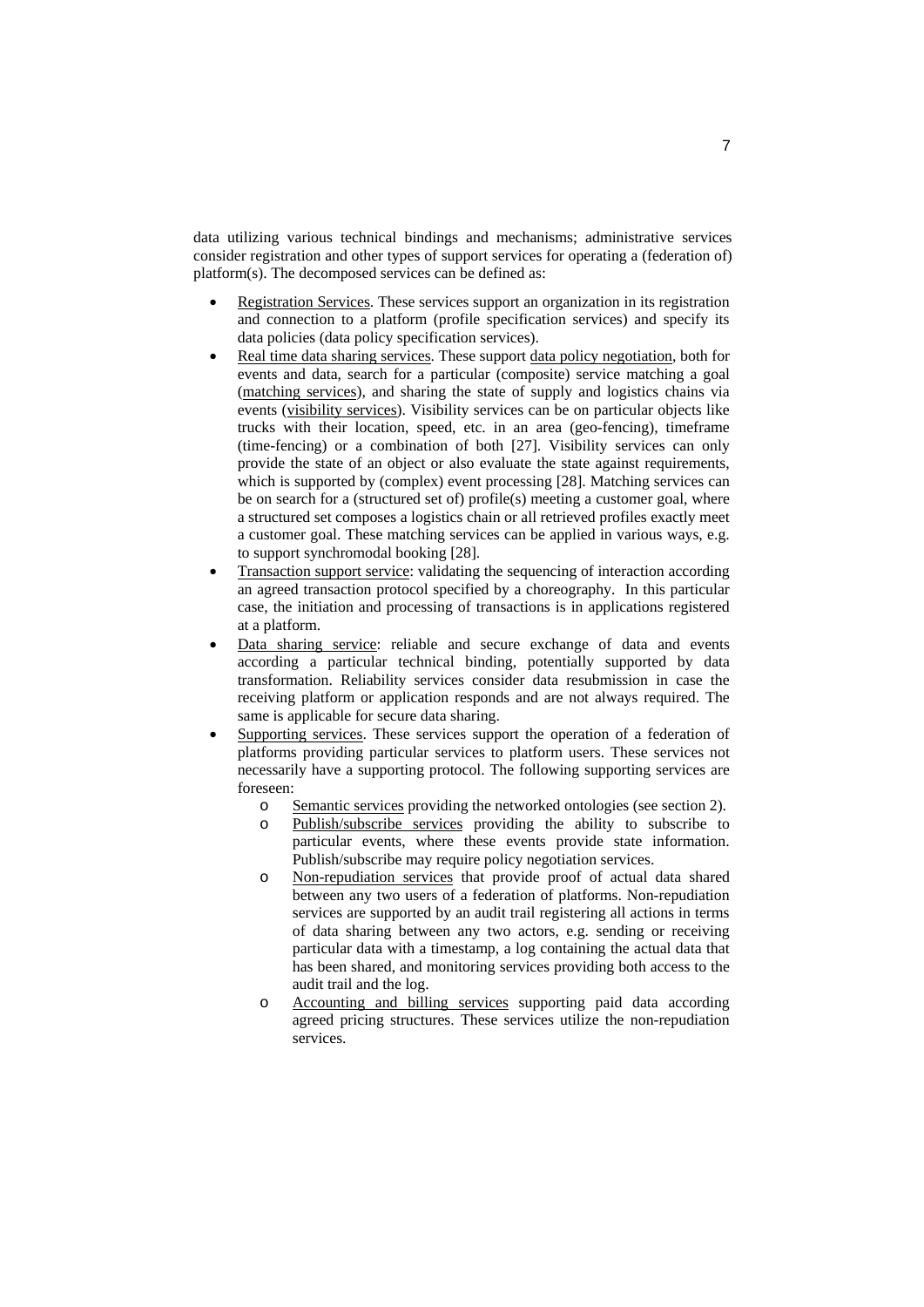

#### o Certification services providing identification and authentication of platform users.

**Fig. 3.** Federated platform services

Services are interrelated. Visibility services can for instance use publish/subscribe services and data exchange services for events, transaction support services can utilize data exchange services by messaging and reliability services to assure a reply is received in time. Secure and reliable data exchange is for instance specified by Electronic Business XML with ebMS [19] and implemented by an eFreight access point [29]. A formal service specification considers the control information and payload [20], which yet needs to be performed.

### **3.2 Federation of platforms**

Like the services, the protocol can also be decomposed. The protocol should support each of the services, but some protocols can support more than one service by a different payload of the protocol primitives [20]. The protocol is decomposed as follows:

- Data policy negotiation protocol: negotiate the data that can be shared amongst two organizations.
- Matching protocol: sharing goals and (a structured set of) service(s) to support matching services.
- Visibility protocol: how to access particular data on the supply chain status, e.g. it basically consists of events either received upon subscription or by a query.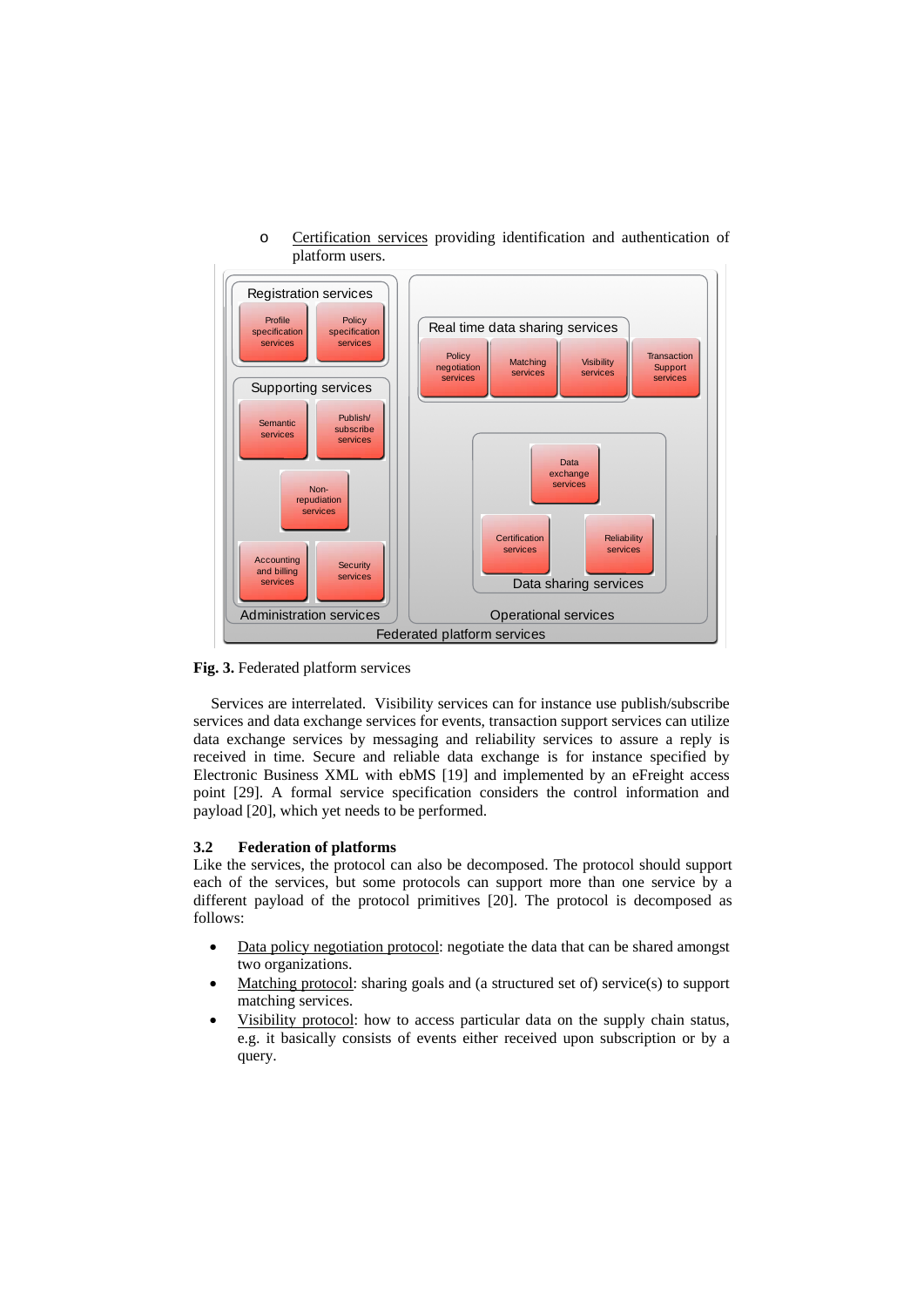- Transaction protocol: the agreed choreography of interactions for transaction support services.
- Data sharing protocol: sharing data between two communicating systems, where the payload is provided by the aforementioned protocols. The data sharing protocol is decomposed in:
	- o Binding negotiation protocol: to establish the technical binding for sharing data.
	- o Data exchange protocol: the actual sharing of data (and events) according an agreed or selected (on-the-fly) technical binding.
	- o Reliability protocol: resubmission and identification of resubmitted messages, potentially resulting in a receipt acknowledgement, and timers to detect timely replies to support reliability services.
	- o Security protocol: selecting a secure protocol with agreed certificates, e.g. https.
- Authentication protocol: a protocol for federation between certification authorities to support authentication of an identity [26].

One might consider to introduce a protocol for supporting registration services, e.g. to share complete Information Profiles and data policies. Such a protocol would provide complete transparency. In our proposed approach, the data negotiation -, matching -, and binding negotiation protocol support this type of transparency, but does not provide a generic data policy of any registered user.

#### **3.3 Implementation and deployment**

There are several ways to implement a federation of platforms, e.g. if any two enterprises are connected to the same platform like a Port Community System, data sharing services between them might be implemented via a database and registration is based on administrative services with a proprietary format. Only in case two enterprises connected to different platforms, the protocols will be required. Currently, most of these protocols are message based (see before).

There are two dimensions to the deployment of the Connectivity Infrastructure, namely an business dimension and ICT dimension. Both will be discussed here. The ICT dimension addresses the development of a local implementation, with potentially different components providing different services and supporting particular parts of the protocol. The following options are feasible:

- Open source: the services are provided by an open source software solution that every resource can implement. Like indicated before, eFreight Access Points provide particular functionality, so do iCargo Access Points in supporting virtualization of logistics actuator objects like containers and trucks [3].
- COTS (Commercial Of The Shelve): the implementation of the protocol with a local interface to its back office systems based on COTS. The software offering the service and supporting the protocol is licensed to a resource or its owner that implements the functionality. The COTS provider is responsible for correct (and complete) implementation of the protocol.
- Proprietary: the IT department of an enterprise develops the implementation of the protocol or its implementation is outsourced to an external software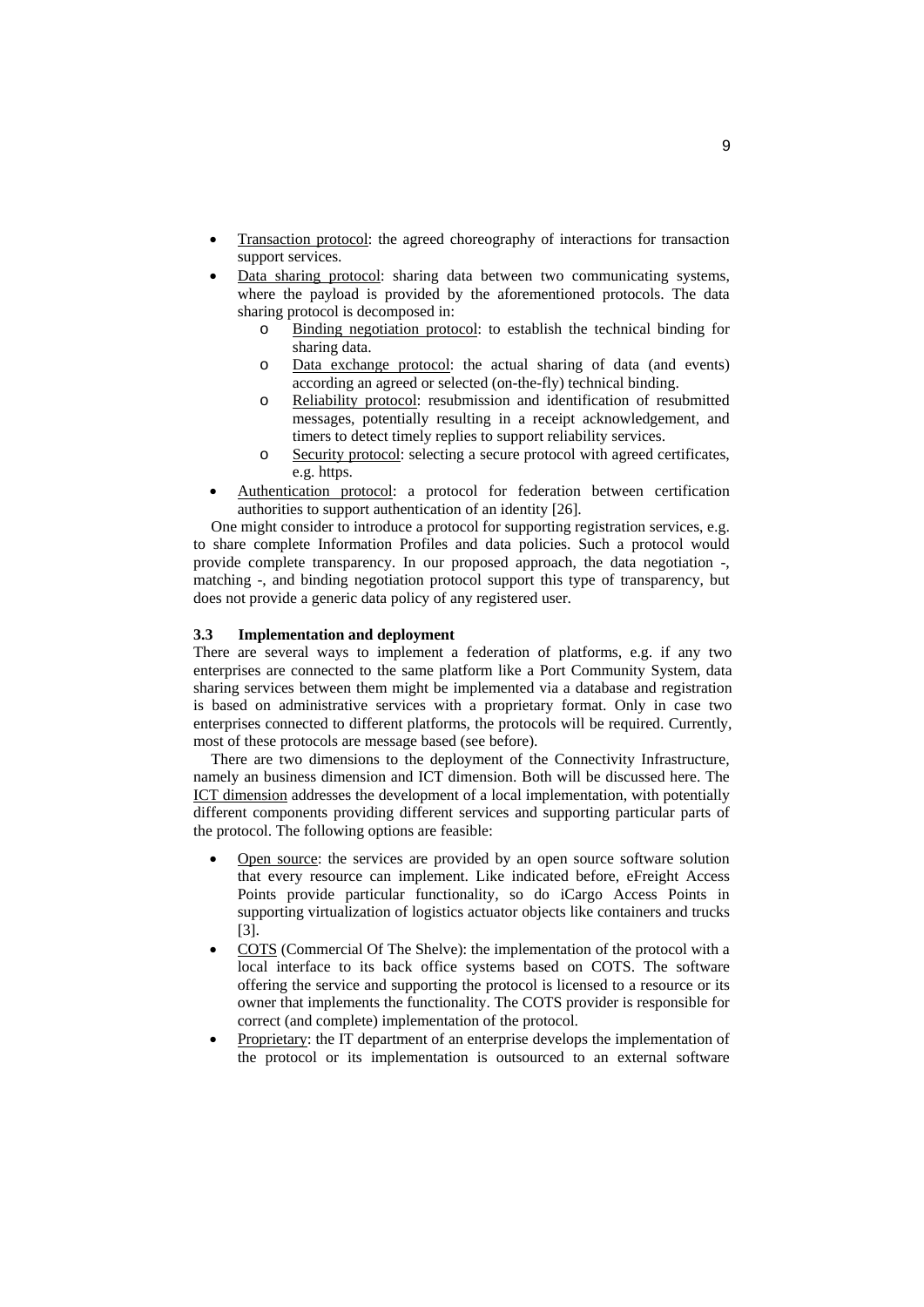developer. The implementation can be based on open source solutions and/or components like available integration brokers. The solution is owned by the enterprise (with the exception of COTS components used for implementation) and the enterprise is responsible for correctness of the protocol implementation.

From a business perspective, the service can be implemented in many ways, for instance:

- Resource Deployment: each resource implements and operates the protocol by itself. The services are internal to the resource, but utilizing an ICT solution implementing the services reduces development costs. The iCargo Access Points try to provide this functionality [3].
- Community Systems: two or more organizations might decide to implement the services themselves with different local interfaces to back office systems and/or end-user functionality. These organizations thus own the community system. Port Community Systems are examples of these types of systems
- Cloud Platform: the service and the protocol are provided by a platform of a commercial provider. The latter ones can construct their particular solutions on top of the services. Note that this type of solution is identical to telco or other providers offering services with COTS and/or open source solutions for communication protocols.

The services can also be used for open innovation, implying the development of apps for SMEs (see also www.logicon-project.eu). To support open innovation, the services have to be more tailored to a specific target group of end-users, e.g. barge operators are expected to have other services than truck drivers.

A number of services is currently proprietary to a particular solution, e.g. registration of resources at a community system or cloud platform. These deployment solutions do not yet support the protocol, which makes it difficult to find for instance resources in an infrastructure. Furthermore, these deployment solutions have their specific data policies implemented by message implementation guides, which restricts data sharing across these platforms and require all types of transformations between them.

### **4 Conclusion and further research**

The paper presents a set of services for federation of platform solutions and services supported by a protocol for logistics and supply. By standardizing supply and logistics services and their underlying protocol, the so-called data pipeline for interoperability in trade facilitation will be enabled. The services and protocol enable each individual object or actor to act as a information resource with particular capabilities for data sharing. By examples, we have mapped functionality to existing components like developed for eFreight and iCargo. Dedicated solutions and services can be developed addressing particular interoperability aspects like virtualization of actuators representing physical objects like trucks and containers, thus also contributing to the concept of the Physical Internet [7]. Standardisation of services of federated platforms also contributes to development of sustainable business models for deployment of apps on smart devices for SMEs. By separating service and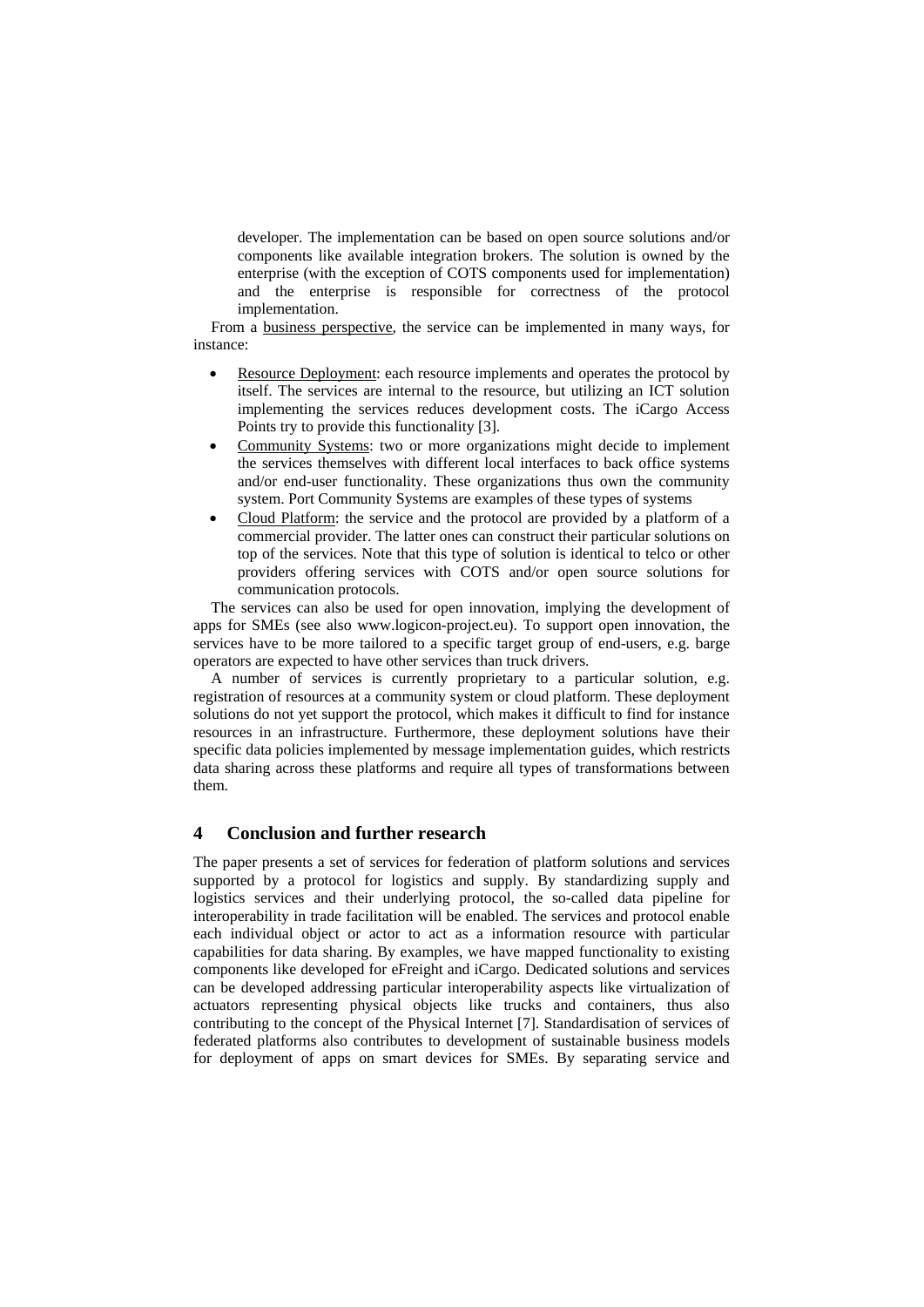protocol, each resource implementing a protocol stack known to the infrastructure will be able to participate, without additional costs and effort for development of bilateral or community guidelines. Each ICT solution – and service provider will also be able to tailor its services to optimally integrate resources in the infrastructure and provide added value like complex event processing and transformations to these resources.

The solutions provided by this paper need to be developed further, including construction of low cost connection to the federation of platforms. We have indicated that lots of existing systems and cloud solutions have a role in implementing the services. Federation of platforms requires additional research into the business models of these platforms, like a sustainable business model of community systems. Not yet, all identified services are fully supported by software solutions.

## **Acknowledgements**

The content of this paper is based on research and development in EU FP7 SEC Cassandra, EU FP7 SEC CORE, EU FP7 INFSO iCargo, EU FP7 INFSO Logicon, several other projects for data sharing in logistics and supply chains, and discussions in various fora like ALICE on the subject of seamless interoperability.

## **References**

- 1 B. Klievink, E. v. Stijn, D. Hesketh, H. Aldewereld, S. Overbeek, F. Heijmann and Y.-H. Tan, "Enhancing Visibility in International Supply Chains: the Data Pipeline concept," *International Journal on Electronic Government Research,* vol. 8, no. 4, pp. 14-33, 2012.
- 2 W. Hofman and H. Bastiaansen, "A global IT infrastructure improving container security by data completion," in *ECITL*, Zaragoza, Spain, 2013.
- 3 M. Dobler and J. Schumacher, "A Pan-European Ecosystem for Intelligent Cargo and its Impact on Emmission Reduction," in *Transport Research Arena 2014*, Paris.
- 4 T. Erl, Service Oriented Architecture concepts, technology and design, Prentice-Hall, 2005.
- 5 T. Heath and C. Bizer, Linked Data evolving the Web into a Global Data Space, Synthesis lectures on the Semantic Web: Theory and Technology, Morgan & Claypool Publishers, 2011.
- 6 W. Hofman and M. Rajagopal, "A technical framework for data sharing," *Journal of Theoreticla and Applied Electronic Commerce,* vol. 9, no. 3, pp. 44-57, 2014.
- 7 B. Montreuil, R. D. Meller and E. Ballot, "Physical Internet Foundations," in *Service Orientation in Holonic and Multi Agent Manufacturing Robots*, Heidelberg, Springer-Verlag, 2013, pp. 151-166.
- 8 A. Schonberger, C. Wilms and G. Wirtz, "A requirements analysis of Business-to-Business integration," Fakultat Wirschaftsinformatik und angewandte Informatik Otto-Friedrich-Universitat, Bamberg, 2009.
- 9 C. Huemer, P. Liegl, T. Motal, R. Schuster and M. Zapletal, "The development process of the UN/Cefact Modeling Methodology," in *10th Int. Conf. on Electronic Commerce (IEC)*, Innsbruck, Austria, 2008.
- 10 J. T. Pedersen, "One Common Framework for Information and Communication Systems in